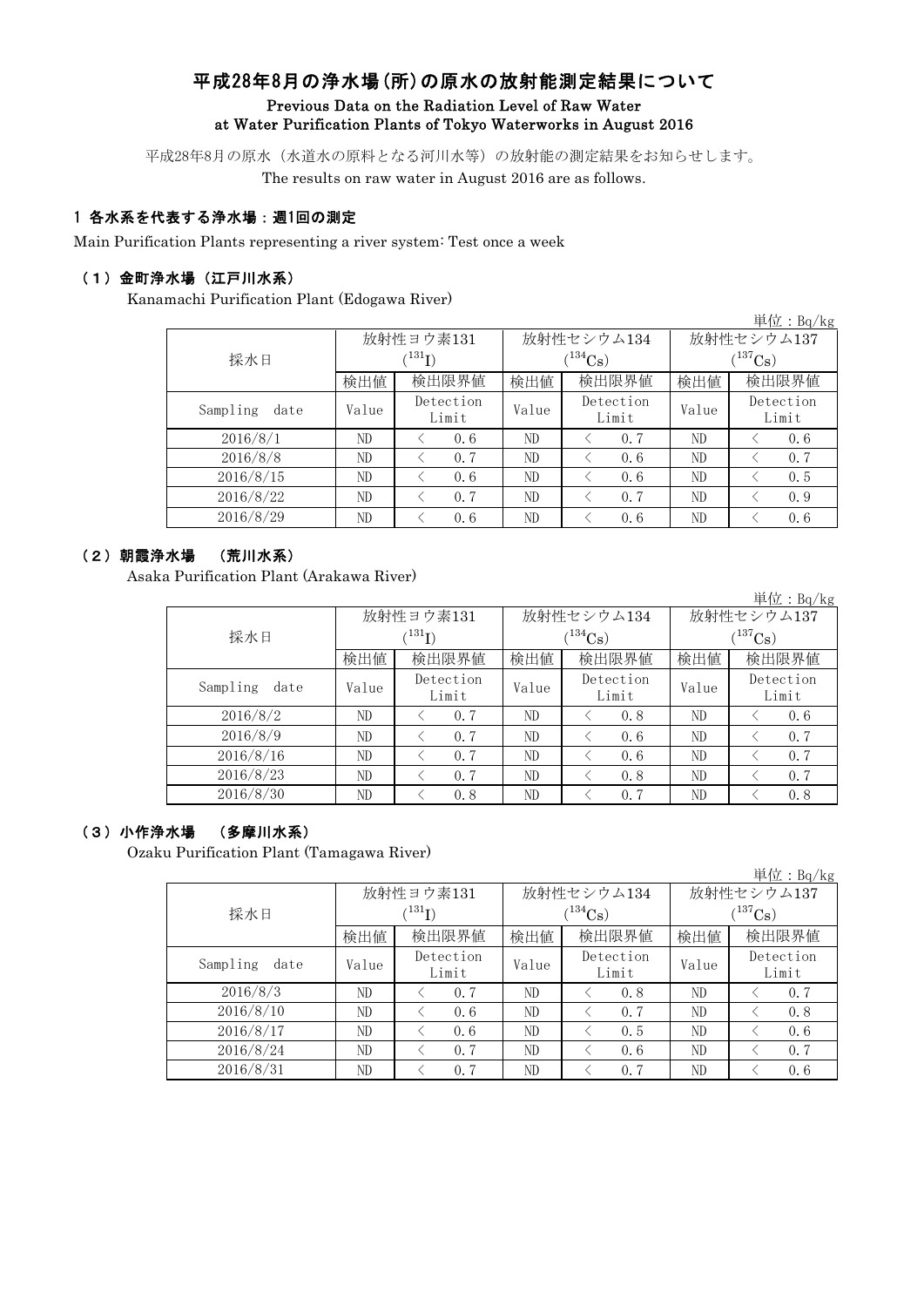## (4)東村山浄水場 (多摩川・荒川水系)

Higashi-murayama Purification Plant (Tamagawa・Arakawa River)

|                  |       |                            |       |                    |              | 単位: $Bq/kg$        |  |
|------------------|-------|----------------------------|-------|--------------------|--------------|--------------------|--|
|                  |       | 放射性ヨウ素131                  |       | 放射性セシウム134         | 放射性セシウム137   |                    |  |
| 採水日              |       | $^{\prime131} \mathrm{I})$ |       | $(^{134}Cs)$       | $(^{137}Cs)$ |                    |  |
|                  | 検出値   | 検出限界値                      |       | 検出限界値              | 検出値          | 検出限界値              |  |
| Sampling<br>date | Value | Detection<br>Limit         | Value | Detection<br>Limit | Value        | Detection<br>Limit |  |
| 2016/8/4         | ND    | 0.6                        | ND    | 0.7                | ND           | 0.7                |  |
| 2016/8/11        | ND    | 0.7                        | ND    | 0.6                | ND           | 0.7                |  |
| 2016/8/18        | ND    | 0.5                        | ND    | 0.6                | ND           | 0.7                |  |
| 2016/8/25        | ND    | 0.7                        | ND    | 0.7                | ND           | 0.7                |  |

## (5)長沢浄水場 (相模川水系)

Nagasawa Purification Plant (Sagamigawa River)

|                  |       |                            |       |                    |             | 単位: $Bq/kg$        |  |  |
|------------------|-------|----------------------------|-------|--------------------|-------------|--------------------|--|--|
|                  |       | 放射性ヨウ素131                  |       | 放射性セシウム134         | 放射性セシウム137  |                    |  |  |
| 採水日              |       | $^{\prime131} \mathrm{I})$ |       | $1^{134}Cs$ )      | $(137)$ Cs) |                    |  |  |
|                  | 検出値   | 検出限界値                      | 検出値   | 検出限界値              | 検出値         | 検出限界値              |  |  |
| Sampling<br>date | Value | Detection<br>Limit         | Value | Detection<br>Limit | Value       | Detection<br>Limit |  |  |
| 2016/8/5         | ND    | 0.7                        | ND    | 0.7                | ND          | 0.8                |  |  |
| 2016/8/12        | ND    | 0.7                        | ND    | 0.6                | ND          | 0.6                |  |  |
| 2016/8/19        | ND    | 0.6                        | ND    | 0.7                | ND          | 0.8                |  |  |
| 2016/8/26        | ND    | 0.6                        | ND    | 0.7                | ND          | 0.8                |  |  |

## 2 その他の主要浄水場:概ね月1回の測定

Other Main Purification Plants: Test mostly once a month

|                     |                            |                  |                |             |                    |            |                             |      |              |           | 単位:Bq/kg           |
|---------------------|----------------------------|------------------|----------------|-------------|--------------------|------------|-----------------------------|------|--------------|-----------|--------------------|
|                     |                            |                  | 放射性ヨウ素131      |             |                    | 放射性セシウム134 |                             |      | 放射性セシウム137   |           |                    |
| 浄水所                 | 水源                         | 採水日              |                | $(^{131}I)$ |                    |            | $(^{134}Cs)$                |      | $(^{137}Cs)$ |           |                    |
|                     |                            |                  | 検出値            | 検出限界値       |                    | 検出値        | 検出限界値                       |      | 検出値          |           | 検出限界値              |
| Monitoring<br>point | Water<br>resource          | Sampling<br>date | Value          |             | Detection<br>Limit |            | Detection<br>Value<br>Limit |      | Value        |           | Detection<br>Limit |
| 三郷<br>Misato        | 江戸川水系<br>Edogawa<br>River  | 2016/8/3         | ND             | $\langle$   | 0.6                | ND         | $\lt$                       | 0.5  | ND           | $\lt$     | 0.7                |
| 三園<br>Misono        | 荒川水系<br>Arakawa<br>River   | 2016/8/3         | ND             | $\langle$   | 0, 7               | ND         | $\langle$                   | 0.5  | ND.          | $\lt$     | 0.7                |
| 境<br>Sakai          | 多摩川水系<br>Tamagawa<br>River | 2016/8/3         | N <sub>D</sub> | $\langle$   | 0, 7               | ND         | $\langle$                   | 0.6  | ND           | $\langle$ | 0.7                |
| 砧<br>Kinuta         | 多摩川水系<br>Tamagawa<br>River | 2016/8/3         | ND             | $\lt$       | 0.9                | ND         | $\lt$                       | 0.7  | ND           | $\langle$ | 0.8                |
| 砧下<br>Kinutashimo   | 多摩川水系<br>Tamagawa<br>River | 2016/8/3         | ND.            | $\lt$       | 0.7                | ND         | $\lt$                       | 0, 7 | ND           | $\langle$ | 0.8                |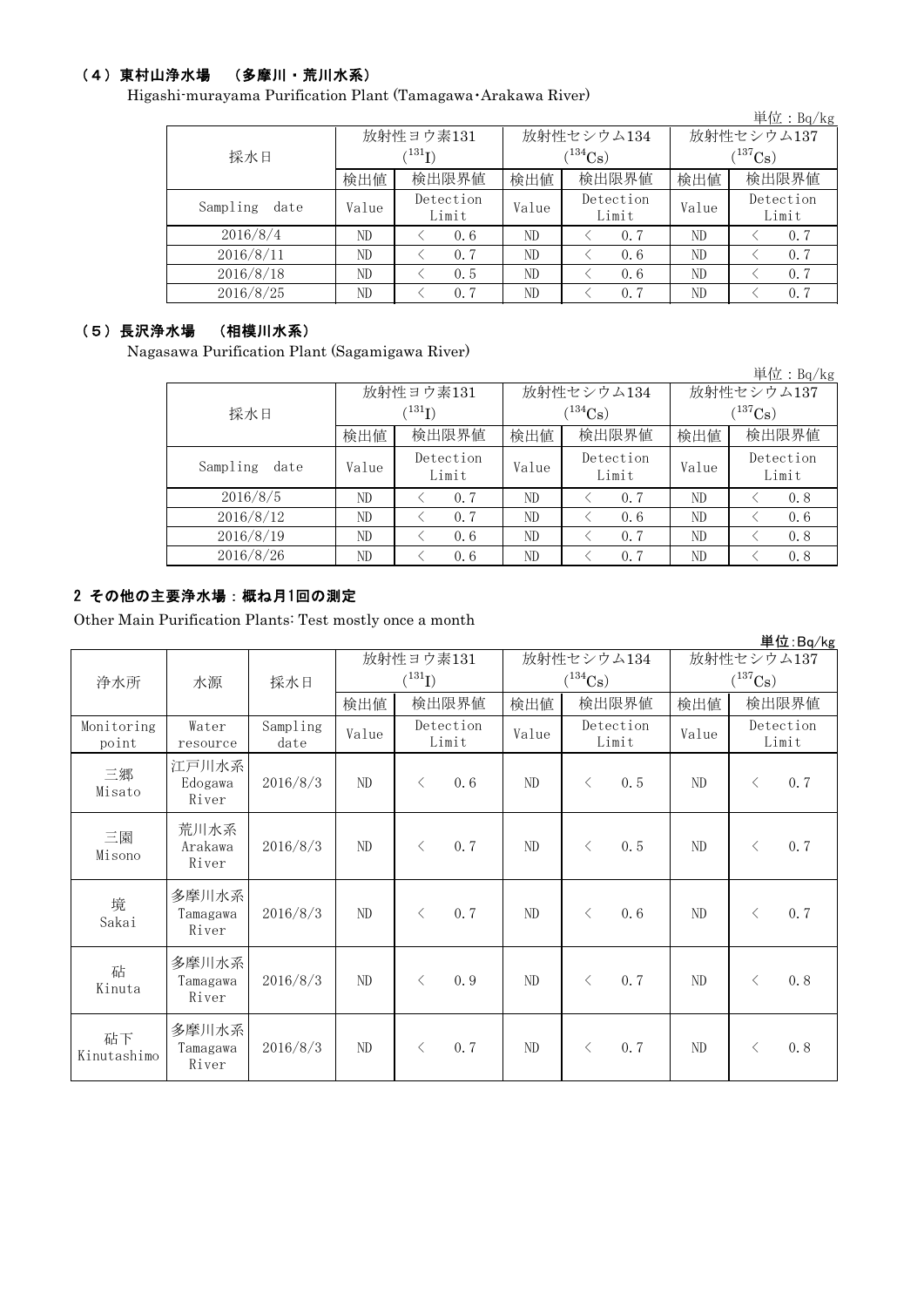## 3 多摩地区等の表流水・伏流水・浅井戸を水源とする浄水所:概ね月1回の測定

Water purification plants using surface water, subsoil water, or shallow well water in Tama Area: Test mostly once a month

|                  |                  |           |                    |                             |                       |                       | 単位: Bq/kg                           |  |
|------------------|------------------|-----------|--------------------|-----------------------------|-----------------------|-----------------------|-------------------------------------|--|
|                  |                  | 放射性ヨウ素131 |                    |                             | 放射性セシウム134            | 放射性セシウム137            |                                     |  |
| 浄水所              | 採水日              |           | $(^{131}I)$        |                             | $(^{134}\mathrm{Cs})$ | $(^{137}\mathrm{Cs})$ |                                     |  |
|                  |                  | 検出値       | 検出限界値              | 検出値                         | 検出限界値                 | 検出値                   | 検出限界値                               |  |
| Monitoring point | Sampling<br>date | Value     | Detection<br>Limit | Detection<br>Value<br>Limit |                       | Value                 | Detection<br>Limit                  |  |
| 戸倉<br>Tokura     | 2016/8/8         | ND        | 0.8<br>$\lt$       | ND                          | 0.6<br>$\langle$      | ND                    | 0.8<br>$\left\langle \right\rangle$ |  |
| 乙津<br>Ottsu      | 2016/8/8         | ND        | 0.6<br>$\lt$       | ND                          | $\langle$<br>0, 6     | ND                    | 0.7<br>$\left\langle \right\rangle$ |  |
| 日原<br>Nippara    | 2016/8/9         | ND        | 0.7<br>$\lt$       | ND                          | $\langle$<br>0, 6     | ND                    | 0.7<br>$\left\langle \right\rangle$ |  |
| 氷川<br>Hikawa     | 2016/8/9         | ND        | 0.7<br>$\lt$       | ND                          | $\langle$<br>0.7      | ND                    | 0.7<br>$\langle$                    |  |
| 棚沢<br>Tanasawa   | 2016/8/17        | ND        | 0.7<br>$\langle$   | ND                          | 0.7<br>$\langle$      | ND                    | 0.8<br>$\langle$                    |  |
| 大丹波<br>0taba     | 2016/8/17        | ND        | 0.6<br>$\langle$   | ND                          | 0.6<br>$\lt$          | ND                    | 0.6<br>$\langle$                    |  |
| 深沢<br>Fukasawa   | 2016/8/18        | ND        | 0.7<br>$\langle$   | ND                          | 0.8<br>$\langle$      | ND                    | 0.8<br>$\langle$                    |  |
| 小河内<br>Ogouchi   | 2016/8/23        | ND        | 0, 6<br>$\langle$  | ND                          | 0, 6<br>$\langle$     | ND                    | 0.7<br>$\langle$                    |  |
| ひむら<br>Himura    | 2016/8/23        | ND        | $\langle$<br>0.6   | ND                          | 0.5<br>$\lt$          | ND                    | 0.7<br>$\lt$                        |  |

### <表流水を水源とする浄水所> <surface water>

## <伏流水を水源とする浄水所> <subsoil water>

|                       |                  |                |                    |       |            |                    |     |                       |           | 単位: Bq/kg          |
|-----------------------|------------------|----------------|--------------------|-------|------------|--------------------|-----|-----------------------|-----------|--------------------|
|                       |                  | 放射性ヨウ素131      |                    |       | 放射性セシウム134 |                    |     | 放射性セシウム137            |           |                    |
| 浄水所                   | 採水日              |                | $(^{131}I)$        |       |            | $(^{134}Cs)$       |     | $(^{137}\mathrm{Cs})$ |           |                    |
|                       |                  | 検出値            |                    | 検出限界値 | 検出値        | 検出限界値              |     | 検出値                   |           | 検出限界値              |
| Monitoring point      | Sampling<br>date | Value          | Detection<br>Limit |       | Value      | Detection<br>Limit |     | Value                 |           | Detection<br>Limit |
| 千ヶ瀬第二<br>Chigasedaini | 2016/8/10        | ND             | $\lt$              | 0.9   | ND         | $\langle$          | 0.6 | ND                    | $\langle$ | 0.7                |
| 日向和田<br>Hinatawada    | 2016/8/10        | ND             | $\langle$          | 0.8   | ND         | $\langle$          | 0.7 | ND                    | $\langle$ | 0.8                |
| 成木<br>Nariki          | 2016/8/16        | ND             | $\langle$          | 0.7   | ND         | $\langle$          | 0.7 | ND                    | $\langle$ | 0.6                |
| 二俣尾<br>Futamatao      | 2016/8/16        | ND             | $\langle$          | 0.7   | ND         | $\langle$          | 0.6 | ND                    | $\langle$ | 0.8                |
| 沢井第一<br>Sawaidaiichi  | 2016/8/24        | N <sub>D</sub> | $\lt$              | 0.7   | ND         | $\langle$          | 0.6 | N <sub>D</sub>        | $\langle$ | 0.5                |
| 高月<br>Takatsuki       | 2016/8/25        | ND             | $\lt$              | 0.8   | ND         | $\langle$          | 0.6 | ND                    | $\lt$     | 0.6                |
| 御岳山<br>Mitakesann     | 2016/8/25        | ND             | $\langle$          | 0.7   | ND         | $\lt$              | 0.8 | ND                    | $\langle$ | 0.8                |